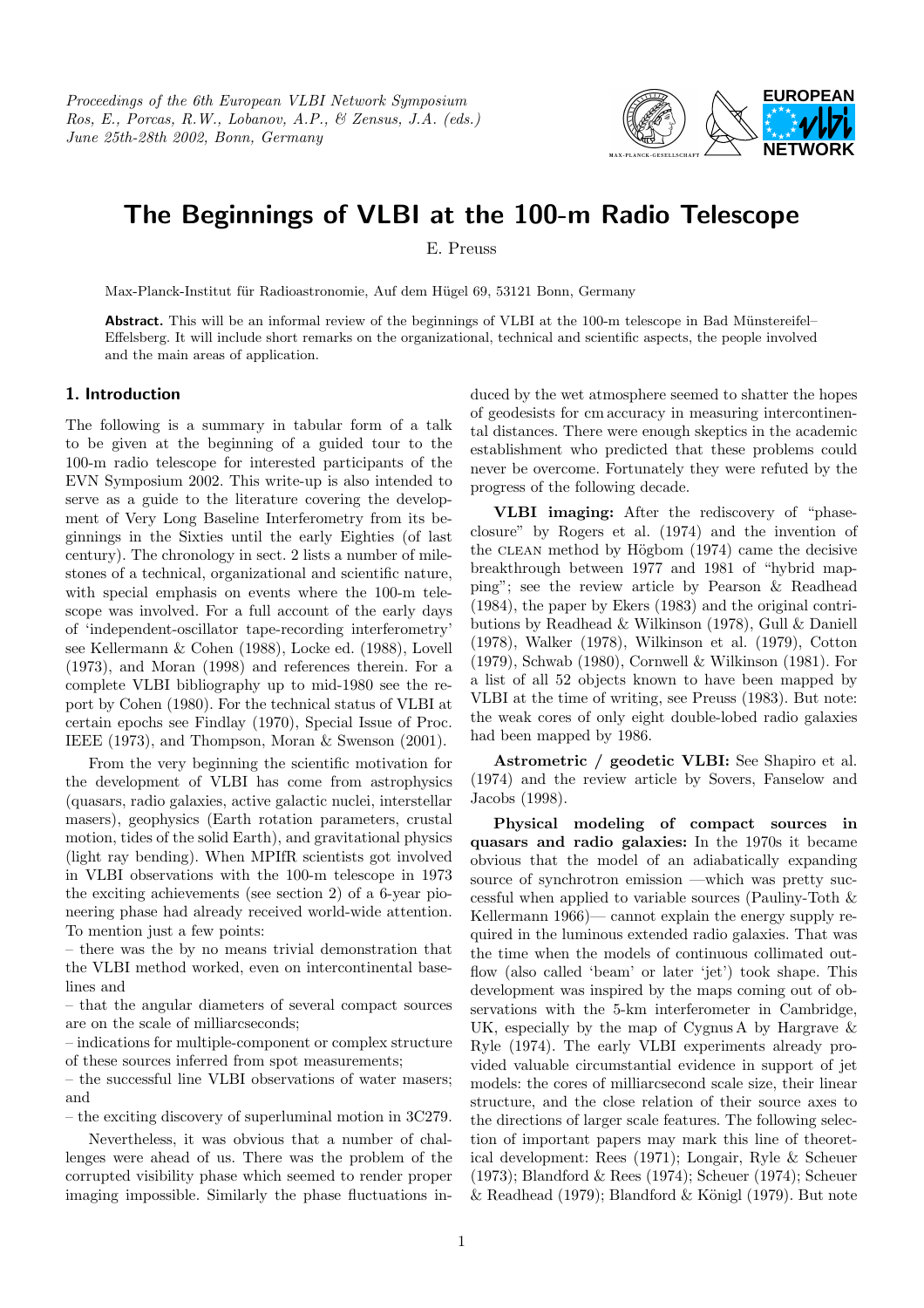the paper by Saslaw, Valtonen & Aarseth (1974) on the gravitational slingshot model.

## 2. VLBI Chronology 1967 – 1984

1967 May: The NRAO-Cornell VLBI system Mark-I (360 kHz bandwidth) begins operations (Kellermann & Cohen 1988); correlation is done on a general purpose computer.

First successful VLBI experiments in Canada at 75 cm and in the USA at 50 cm wavelength (Broten et al. 1967, Bare et al. 1967); 15 experiments altogether performed in the USA and Canada in 1967.

1968 January: First successful transatlantic experiment involving Green Bank (West Virginia), Haystack (Massachusetts), and Onsala (Sweden) at 6 cm wavelength, in October also at 3 cm.

VLBI observations of water masers (Burke et al. 1972)

- 1969 October: angular resolution record on the baseline Green Bank (West Virginia) – Simeiz (Crimea) of 8035 km length or 286 million wavelengths 2.8 cm.
- 1970 April 13–15: First VLBI Symposium at the National Radio Astronomy Observatory, Charlottesville, Virginia (Findlay ed. 1970).

First bandwidth-synthesis interferometer for astrometric and geodetic VLBI designed and built by A. Rogers (1970).

October: Irwin Shapiro and the MIT/GSFC/Haystack group study gravitational ray bending. From alternating observations of 3C 279 and 3C 273 they infer double structure for both sources from visibility curves for the Goldstone-Haystack baseline (Knight et al. 1971). Follow up observations lead to the discovery of superluminal motion (Whitney et al. 1971, Cohen et al. 1971).

1971 May 12: Official commissioning of the 100-m telescope; initiator and leader of the telescope project: Otto Hachenberg, Bonn University and MPIfR.

NRAO Mark-II VLBI system in operation, bandwidth: 2 MHz (Clark 1973); 2-station correlator at NRAO, Charlottesville, upgrade to 3-station capability 1975, end of operation 1993.

- 1972 August 1: Start of regular astronomical observations with 100-m telescope at 11 cm wavelength.
- 1973 June 18–21: First VLBI observation including the 100-m telescope at 13 cm wavelength; VLBI terminal: NRAO Mark-II; frequency standard: Rubidium, stability about  $10^{-12}$ ; receiver: 300 K uncooled paramp; array: Effelsberg, NRAO 140 ft and DSN 26 m antenna 'Venus', Goldstone, California.

Objects: strong compact extragalactic sources: 3C 84, 3C 120, 3C 273, 3C 279, 3C 345, 3C 454.3, CTA 21, 0742+10, 1633+38, and 2134+004; correlation at NRAO, Charlottesville.

Investigators at MPIfR: A.T. Moffet (on leave from Caltech), D.A. Graham, I.I.K. Pauliny-Toth, E. Preuss, A. Witzel; 'non-MPI' investigators (1973–1975) include: M.H. Cohen, K.I. Kellermann, G.H.Purcell, J.D. Romney, R.T, Schilizzi, D.B. Shaffer, D.L. Jones, G.W. Swenson, and J.L. Yen.

July: Second VLBI observation, first at 2.8 cm: Effelsberg - Green Bank (failed) - Fort Davis – OVRO. August: Third VLBI observation, second at 13 cm: Effelsberg - Johannesburg, South Africa.

Friendly contact established between the ad hoc VLBI group at the MPIfR and James Campbell and his colleagues from the Geodetic Institute of the University of Bonn. The geodesists use the data from astronomical Mark-II observations and soon achieve a delay accuracy of about 3 nanosecond (1 m) and after a while about 1 nanosecond (30 cm).

1974 January: First 6 cm VLBI observation: Effelsberg - Onsala - Green Bank - Ford Davis - OVRO.

Rediscovery of the phase-closure condition by Rogers et al. (1974).

Introduction of the CLEAN algorithm by Högbom (1974).

February 4–6: Second VLBI Symposium at the California Institute of Technology, Pasadena (no proceedings);

Geodetic VLBI: tides of the solid Earth visible in delay residuals (Irwin Shapiro).

'Imaging' of continuum sources: 2- or 3-component models of about a dozen strong sources.

Febr. 7: meeting in Marshall Cohen's office on upcoming international observing campaigns; special 'operational goal' for a full-track 5-station experiment: 'map' 3C 84 at 2.8 cm! Slogan: no data is better than bad data! 'Mission control center' for this observation at Caltech (just to give a taste of the way VLBI worked at that time !) Observations had to be organized on the basis of ad hoc collaborations and each observatory had to approve every single proposal.

Beginning of the planning stage for the US Network of Existing Telescopes and a Dedicated VLB Array.

June 27–July 3: VLBI observations of 12 sources with a multi-baseline array (Bonn, Green Bank, Fort Davis, Owens Valley) at 2.8 cm. The detection threshold for correlated flux density ranges from about 0.1 to 0.8 Jy. The technical aspects of these long-track observations (such as sensitivity, calibration and model-fitting) and of experiments which were to follow, are described by Cohen et al. (1975).

Good or useful data from all 10 baselines of the 4 station array are obtained for 3C 84. Never before in astronomy had so much direct structural information been obtained from such a small patch of the sky. Nobody managed to obtain a satisfying fit with the nice model-fitting program written by George Purcell (1973). We found that the the visibility amplitudes are reproduced by a complex source structure consisting of point sources on a regular grid. Advantage of such a 'gridfit' procedure over model-fitting programs is: it does not get stuck in local minima while iterating and can therefore yield amplitude solutions even for com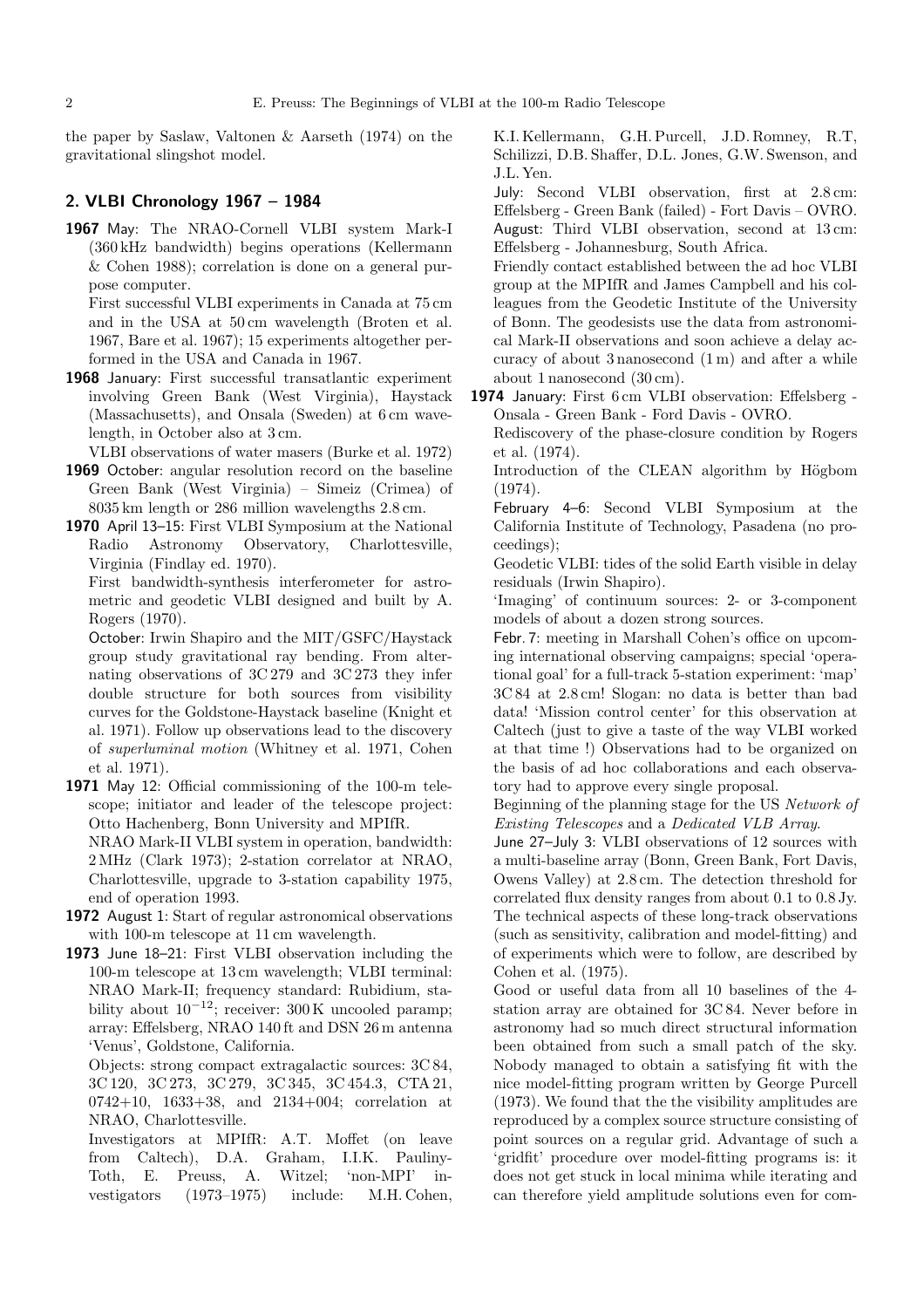plicated brightness distributions. (Pauliny-Toth, et al. 1976).

1975 April 7, Cafeteria MPIfR: initial discussion by I.Pauliny-Toth, E.Preuss, R. Booth (on leave from Jodrell Bank), and G. Miley (visiting from Leiden) on the possibility of organizing a European VLBI Network of existing telescopes; decision to invite colleagues from European observatories to discuss the matter.

September 26: first informal meeting on VLBI in Europe at the MPIfR with about 20 participants, secretary: Roy Booth.

1976 March 5: Second informal European VLBI Meeting in Bonn.

March and May: First observations under the framework of the US VLBI Network comprising seven telescopes.

October: First 18 cm VLBI continuum and line observations with the array Effelsberg - Onsala - Dwingeloo; objects observed include: the nucleus of the giant radio galaxy 3C236 and the OH-IR star NML Cygnus.

October 22: Third 'EURO–VLBI' Meeting in Onsala; first time participants include James Campbell (Univ. Bonn) and Richard Schilizzi (NFRA).

November 19-21: First successful 1.35 cm continuum VLBI observations including the 100-m telescope; array: Effelsberg - Crimea - Haystack; sufficient S/N for NRAO 150, 3C 84, and 3C 345.

Total number of VLBI observing projects including the 100-m telescope from 1973 through 1976: about 20; failure of one station in 7 of these projects.

December: first space VLBI proposal submitted to NASA by Burke, Clark, Cohen, Kellermann, Moran, Rogers and Shapiro; although not funded the project was an important initiative in the development of Orbital VLBI.

1977 Hydrogen maser in operation as frequency standard at the 100-m telescope.

September: Informal European VLBI meeting at Jodrell Bank.

November: K.I. Kellermann and R.W.Porcas, coming from NRAO, join the MPIfR; K.I. Kellermann becomes director of the extragalactic/VLBI group, succeeding O. Hachenberg.

Mapping of water masers using spectral phase referencing (Walker et al. 1978).

1978 January: 4-station European 18cm experiment ("JODE") with Effelsberg, Jodrell Bank, Onsala and Dwingeloo, employing polarisation switching, and destined to become the "pilot" experiment for the MPIfR Mark-II processor.

Around June: 3-Station Mark-II processor at MPIfR, Bonn, in operation. (Switched off and dismantled in June 1992.)

Jon Romney, coming from Caltech, Pasadena, joins the VLBI group and stays until 1983; he will be head of the correlator group and provide a SELFCAL software package.

August 10–12: IAU/URSI Colloquium 'Formation

of Images from Spatial Coherence Functions in Astronomy', Groningen, The Netherlands (proceedings: Schooneveld ed. 1979).

August 13–18: Third VLBI Symposium in Heidelberg, Germany (no proceedings).

Haystack Mark-III system in operation, bandwidth: 56 MHz (Rogers et al. 1983); correlator at Haystack Observatory.

1979 June: Scientific staff of the VLBI group: Walter Alef (student), Anne Downes, Barry Geldzahler, David Graham, Ken Kellermann (director), Ivan Pauliny-Toth, Richard Porcas, Eugen Preuss, Jon Romney, Kurt Weiler, Arno Witzel, secretary: Rosel Bock.

About 50 VLBI projects scheduled within last 15 months; VLBI share of observing time on the 100-m telescope: 17 %.

Beginning of absentee observing in Effelsberg; MPIfR associate member of the US University Consortium for VLBI.

November: Start of Mark-III data recording at the 100-m telescope with help from Alan Whitney and Brian Corey, Haystack Observatory, and first geodetic Mark-III VLBI experiment at 3.8 cm including the 100-m telescope. A series of four additional campaigns for measuring 'Continental Drift' and 'Monitoring of the Earth Rotation (MERIT)' follows up to October 1980; principal investigator on the German side: J. Campbell, Bonn. With the introduction of the Mark-III system the accuracy of the delay measurement improves dramatically to about 0.03 nanosecond or 1 cm. VLBI Workshop held at MPIfR, Bonn.

1980 Beginning of the year: K.I. Kellermann leaves the MPIfR and returns to NRAO as originally planned; I.I.K. Pauliny-Toth head of the VLBI group.

European VLBI Network (EVN) formed by a consortium of five observatories: MPIfR, Jodrell Bank, Bologna, Onsala, and NFRA; beginning of coordinated scheduling in common observing periods spaced at regular intervals; reviewing of observing proposals by EVN Program Committee, first chairman: I.I.K.Pauliny-Toth (MPIfR).

- 1981 Superluminal motion found in the weak core of 3C 179, a quasar exhibiting extended, double-lobed emission (Porcas 1981).
- 1982 December 3–Station Mark-III correlator, a replica of the Haystack machine, operational at MPIfR, Bonn; financial support from Sonderforschungsbereich 78 Satellitengeodäsie which is financed by the German Science Foundation (DFG) (J. Campbell, these proceedings).

QUASAT proposal submitted to ESA by R.T. Schilizzi on behalf of a group of European, American and Australian radio astronomers; mission concept: a radio telescope in Earth orbit observing compact radio sources in conjunction with ground-based VLBI networks, a project to be studied as as a joined ESA/NASA project (Schilizzi & Burke, ed., 1984). Members of the ESA study team: